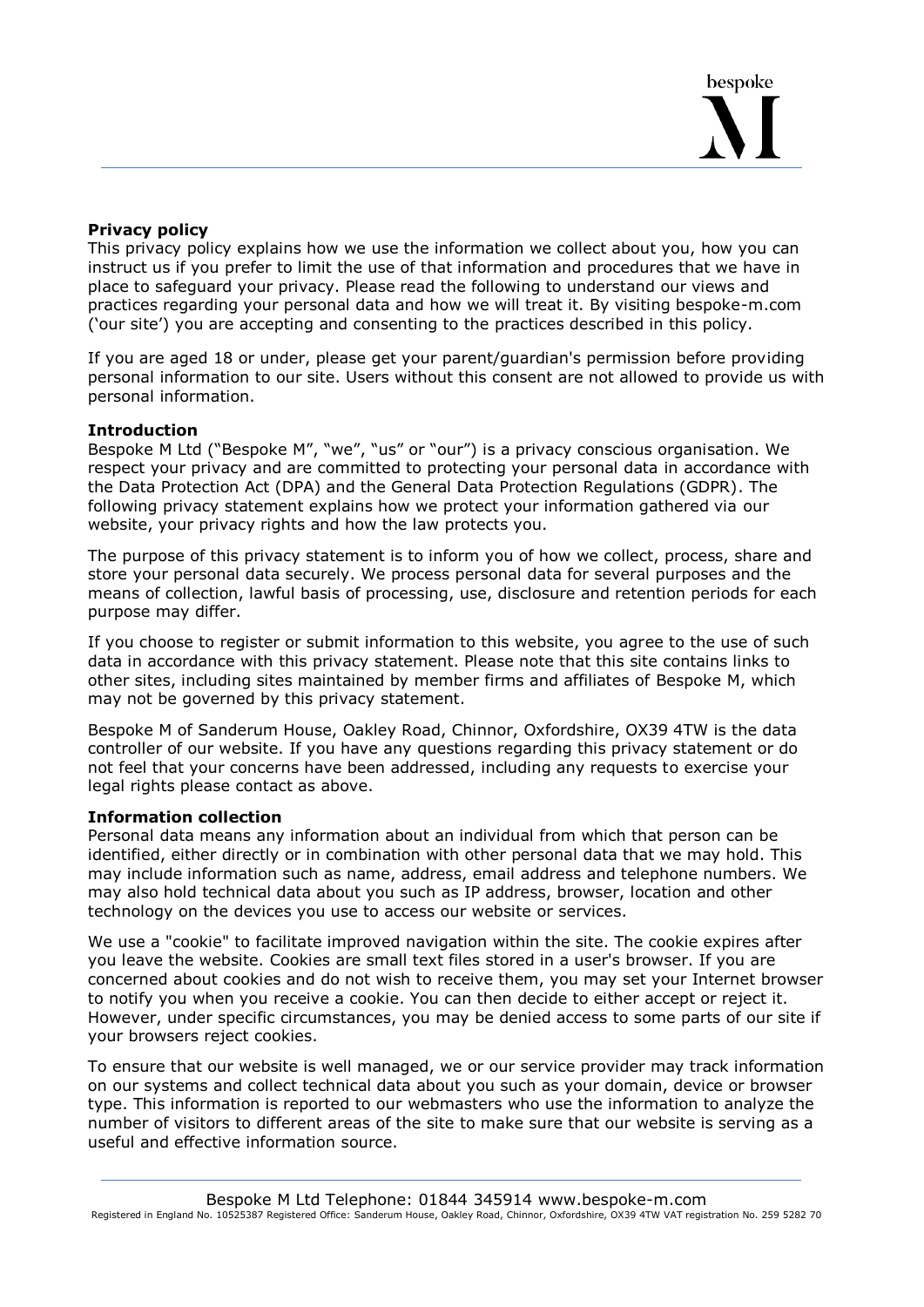

Professional data we may hold about you includes information collected in order to provide services for you, and marketing data will include information about your preferences in receiving marketing from us and our third parties.

Your personal data may be given to us through the website, in person, filling in forms, or by telephone, email, post or SMS. You may volunteer personal data to us in order to use our services, submit an enquiry or request information to be sent to you.

Where we need to collect personal data by law, or under the terms of a contract we have with you and you fail to provide that information when requested, we may not be able to perform the contract. In this case, we may have to cancel a service you have with us but you will be notified if this is the case.

We do not seek sensitive information (e.g., data relating to race or ethnic origin, religious beliefs, criminal record, physical or mental health, or sexual orientation) from you. We will, where necessary, obtain your explicit consent to collect and use such information.

#### **Information use**

We will only use your personal data for the purpose it was given. It may be used by us or our third parties to provide services within administration, sales and marketing or the management of the website.

For example, when you register with the website to request future communications about areas of interest, such as specific Bespoke M marketing campaigns, we may use the information you submit to create a personal profile to customise our response to further requests or inquiries. We may also use the information to personalize your website experience. In addition, the webmasters may, where necessary, use your information for various site related tasks.

The types of personal data we may hold about you can be identity, contact, technical, professional or marketing and the lawful basis we rely on to use your personal data can be contract, legal obligation, legitimate interests and consent. We may process your personal data for more than one lawful basis depending on specific purpose for which we are using your data.

We will only use your personal data for the purposes for which we collected it, unless we reasonably consider that we need to use it for another reason and that reason is compatible with the original purpose.

Your personal data will only be used for the following purposes, including the lawful basis we rely on for using your personal data:

To provide our professional services to you – Necessary to perform a contract with you.

To respond to your enquiry –

This may be on the website, at our offices, by telephone, email, post or SMS. Necessary to perform a contract with you or Necessary for legitimate interests (prior to entering a contract)

To recommend services that may be of interest – Necessary for legitimate interests (to develop our services)

To administer and protect our website – Necessary for legitimate interests (to provide IT services and network security) Necessary to comply with a legal obligation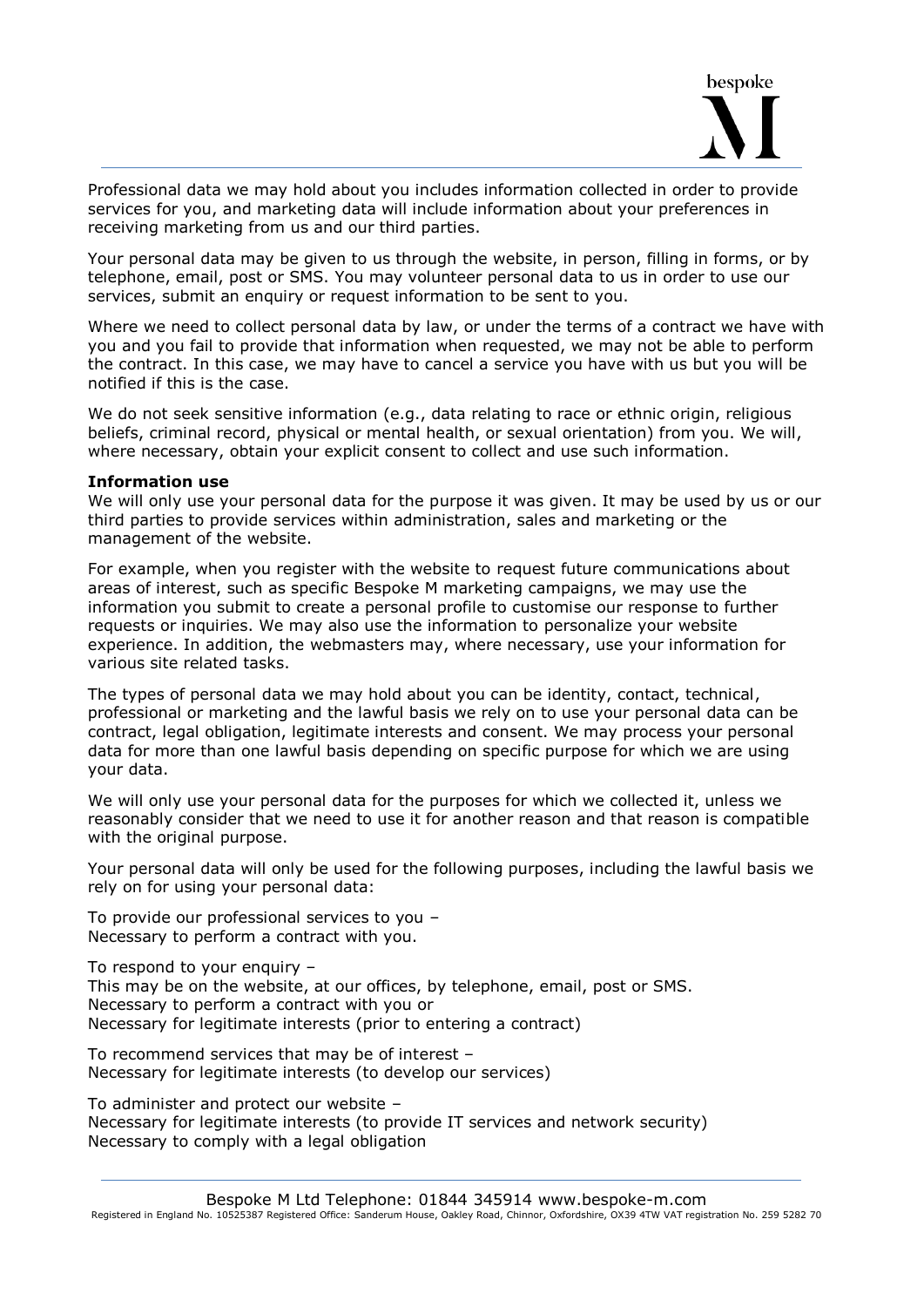

To improve customer relationships –

To improve the website, our services, marketing and customer relationships Necessary for legitimate interests (to define customer type, to keep website updated)

## **Marketing**

We will ensure that our marketing activities comply with applicable law, and implement procedures to obtain necessary consents before sending you emails containing information about services offered by Bespoke M. You may at any time request that we discontinue sending you such materials.

We will provide you with services and offers that may be of interest to you if you have agreed to receive marketing communications from us. We do not share your contact details and other personal data with other companies for marketing purposes, unless we have obtained your consent to do so.

You can withdraw consent at any time where we are relying on consent to process your personal data. However, this will not affect the lawfulness of any processing carried out before you withdraw your consent. If you withdraw your consent, we may not be able to provide certain products or services to you. We will advise you if this is the case at the time you withdraw your consent.

You can choose not to receive marketing communications from us at any time by sending an email to [Nicky@bespoke-m.com](mailto:Nicky@bespoke-m.com) or calling the office on 01844 345914.

## **Disclosure of information to third parties**

Although we may provide your personal data to service providers that handle information on our behalf, we will usually not share the information with third parties for secondary or unrelated purposes unless otherwise disclosed at the point of collection.

We require all third parties to respect the security of your personal data and to treat it in accordance with the law. We do not allow our third-party service providers to use your personal data for their own purposes and only permit them to process your personal data for specified purposes and in accordance with our instructions.

### **Information security**

We have in place reasonable commercial standards of technology and operational security to protect all information provided by you from loss, misuse, alteration or destruction. We have put in place procedures to deal with any suspected personal data breach and will notify you and any applicable regulator of a breach where we are legally required to do so.

### **Information retention**

We will only retain your personal data for as long as necessary to fulfil the purposes for which it was collected, including for the purposes of satisfying any legal, accounting, or reporting requirements in order to comply with the law.

### **Your legal rights**

Under data protection laws, you have rights in relation to your personal data, including the right to unsubscribe at any time:

### *The right to be informed*

You have the right to be informed about the collection and use of your personal data.

### *The right of access*

You have the right to request access to the personal data we hold about you and personal data that is retained when you register with us.

### *The right to rectification*